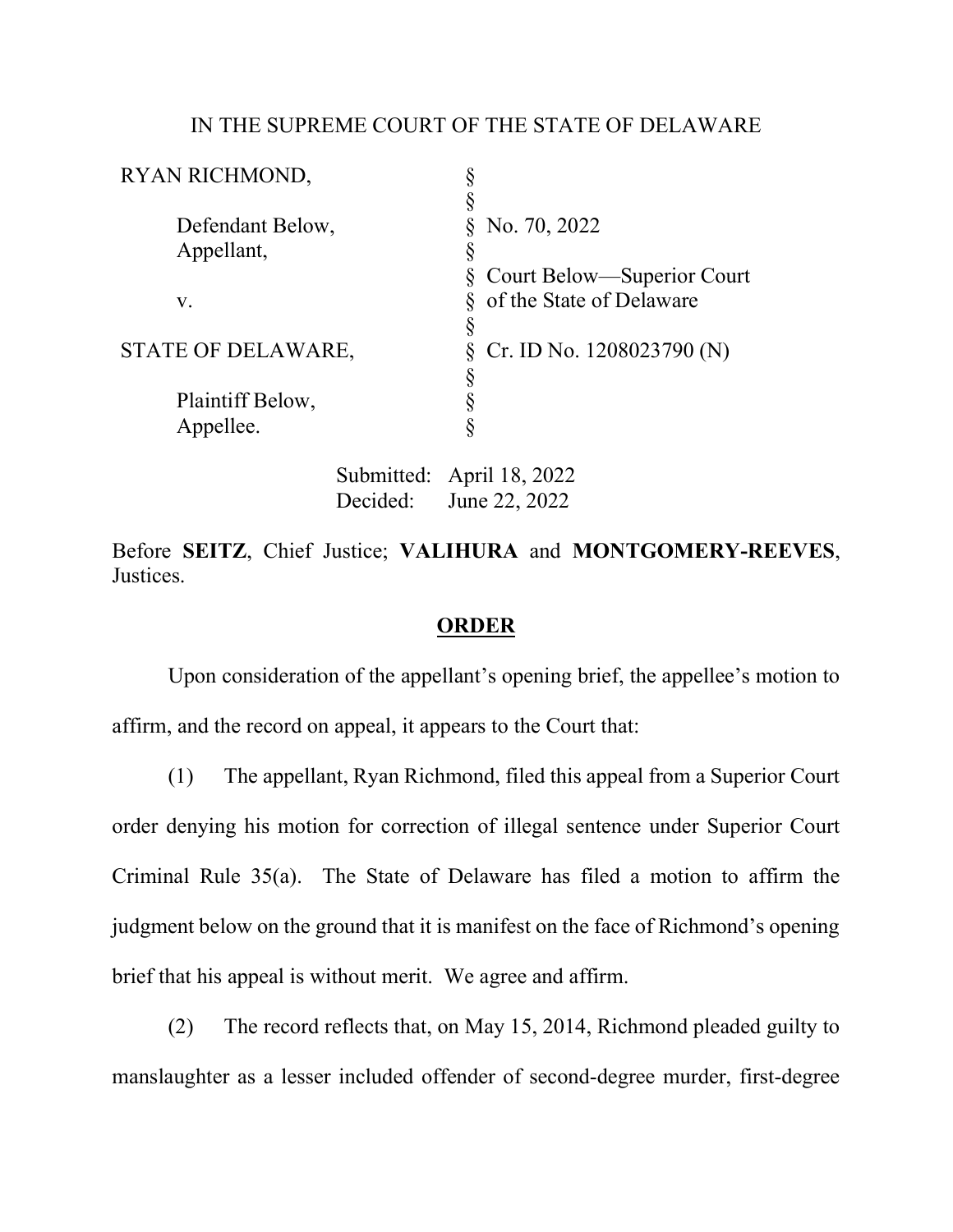assault as a lesser-included offense of attempted first-degree murder, and possession of a firearm during the commission of a felony ("PFDCF"). As part of the plea agreement, the State agreed not to recommend more than fifteen years of Level V incarceration. Richmond was free to argue for a lesser sentence. The Superior Court immediately sentenced Richmond to three years of Level V incarceration for PFDCF. On October 10, 2014, the Superior Court sentenced Richmond for the other convictions as follows: (i) for manslaughter, twenty-five years of Level V incarceration, suspended after six years for one year of Level III probation; and (ii) for first-degree assault, twenty-five years of Level V incarceration, suspended after six years for one year of Level III probation.

(3) Richmond did not appeal but did file motions for sentence reduction in November 2014 and May 2015. The Superior Court denied the motions. On June 29, 2015, Richmond filed a petition for relief from judgment, arguing that it was unfair that his sentence was similar to the sentences of his co-defendants, who were not first-time offenders like him. The Superior Court treated the motion as a motion for sentence modification under Rule 35(b) and denied it. On appeal, this Court affirmed the Superior Court's judgment.<sup>1</sup>

(4) On May 11, 2016, Richmond filed another motion for sentence reduction under Rule 35(b). Richmond argued that the Department of Correction

 $1$  Richmond v. State, 2016 WL 521686 (Del. Feb. 9, 2016).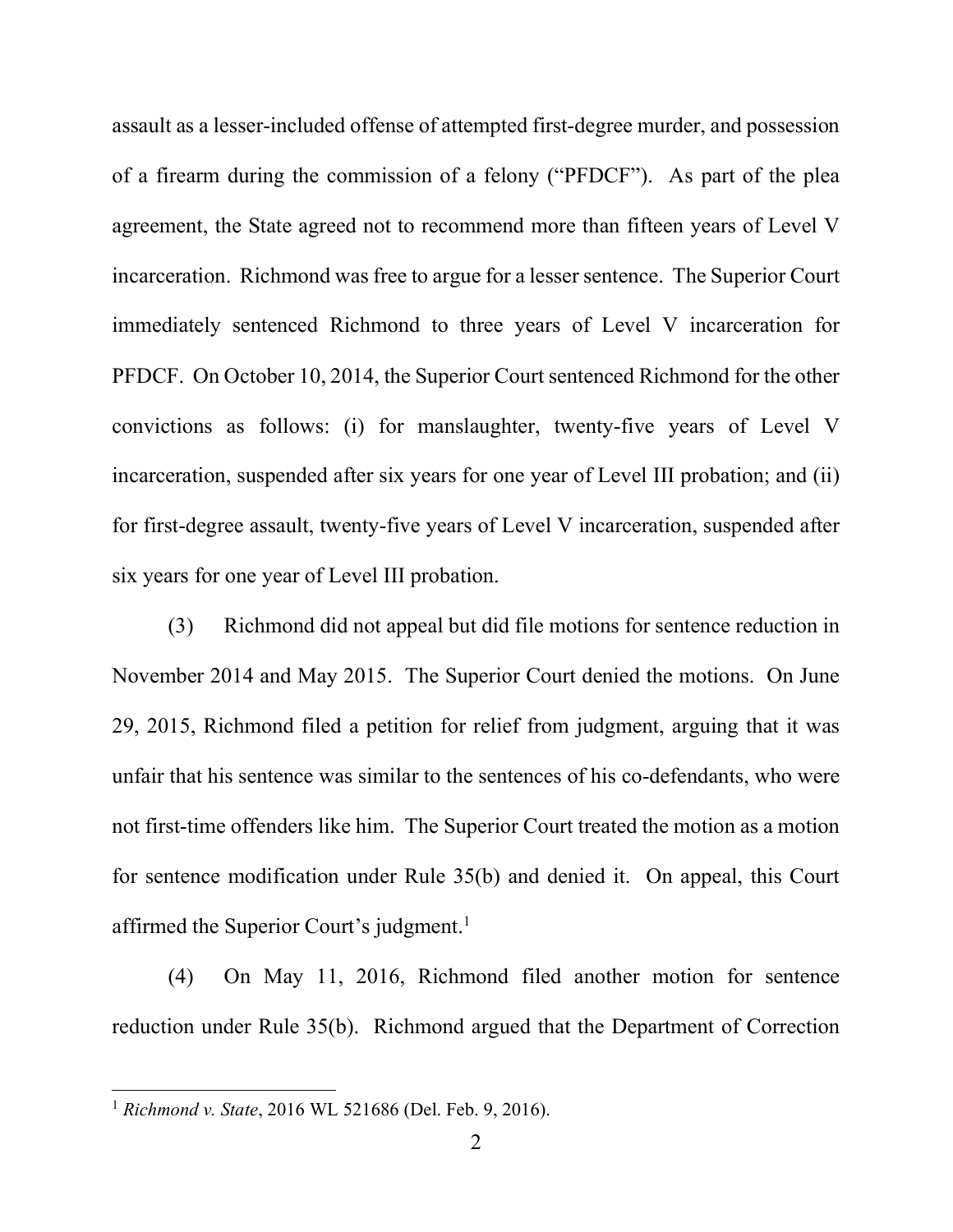was not providing him adequate treatment for his sickle cell anemia. The Superior Court denied the motion. On appeal, this Court affirmed the Superior Court's judgment.<sup>2</sup>

(5) On October 13, 2021, Richmond filed a motion for correction of illegal sentence under Rule 35(a). The Superior Court treated the motion as a motion for sentence reduction under Rule 35(b) and denied it as repetitive and untimely. Richmond filed a motion for reargument, which the Superior Court also denied. This appeal followed.

(6) We review the denial of a motion for sentence correction for abuse of discretion, although questions of law are reviewed *de novo*.<sup>3</sup> A motion for sentence correction under Rule  $35(a)$  is very narrow in scope.<sup>4</sup> A sentence is illegal if it exceeds statutory limits, violates double jeopardy, is ambiguous with respect to the time and manner in which it is to be served, is internally contradictory, omits a term required to be imposed by statute, is uncertain as to its substance, or is a sentence that the judgment of conviction did not authorize.<sup>5</sup> Although a motion to correct an illegal sentence may be filed at any time, a motion to correct a sentence imposed in an illegal manner filed more than ninety days after imposition of sentence will be

<sup>2</sup> Richmond v. State, 2016 WL 6092472 (Del. Oct. 18, 2016).

 $3$  Fountain v. State, 2014 WL 4102069 (Del. Aug. 19, 2014).

<sup>4</sup> Brittingham v. State, 705 A.2d 577, 578 (Del. 1998).

 $^5$  Id.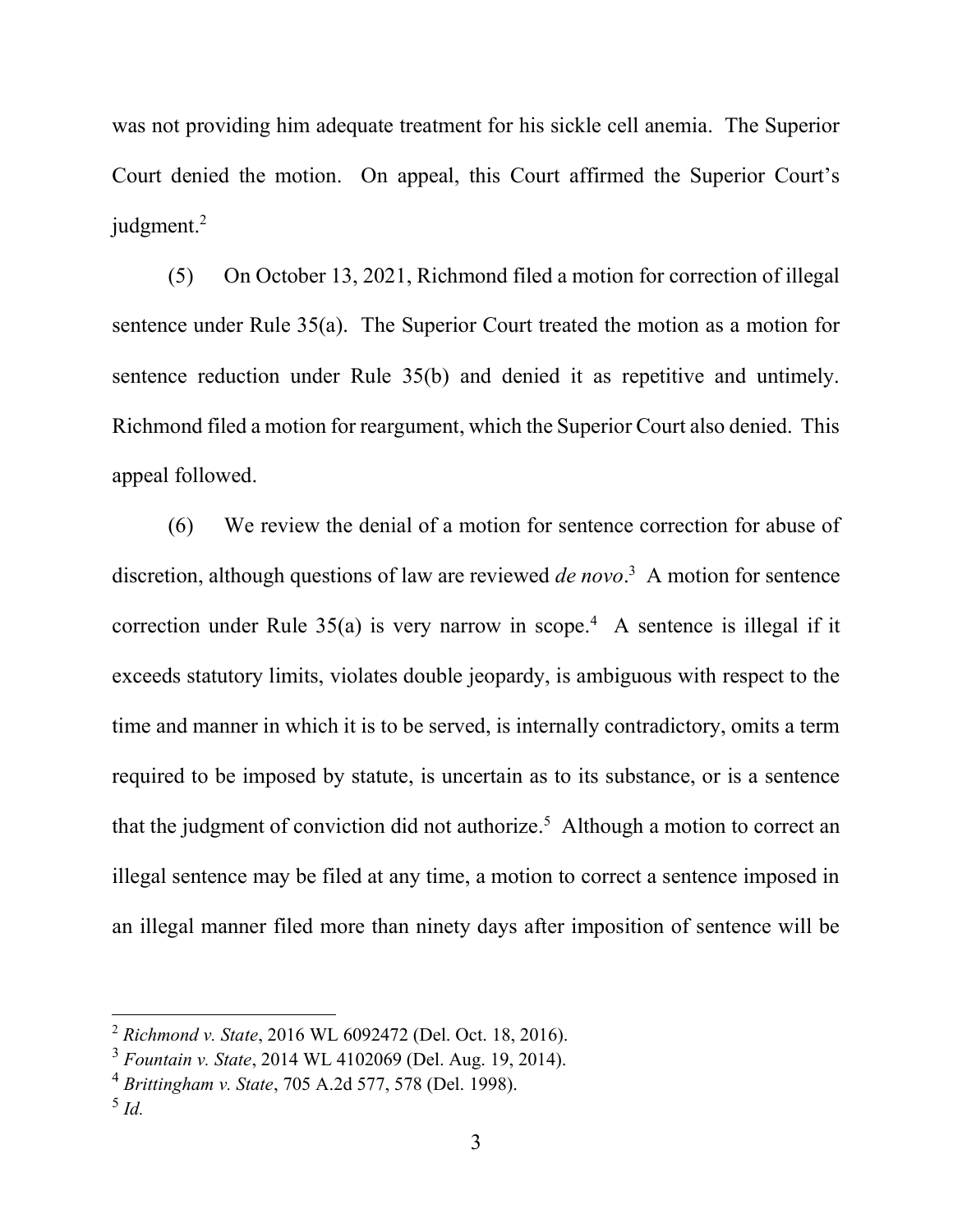considered only in extraordinary circumstances or if the Department of Correction files an application under Section 4217.<sup>6</sup>

(7) As he did below, Richmond relies on this Court's decision in Gibson v. State<sup>7</sup> to argue that his sentence is illegal because the sentencing judge failed to comply with 11 Del. C.  $\frac{204(n)}{204(n)}$ . Section 4204(n) requires a judge to set forth on the record the reasons for deviating from the presumptive sentence set forth in the Sentencing Accounting Commission ("SENTAC") guidelines. In Gibson, the defendant appealed his sentence based on the judge's failure to comply with Section  $4204(n)$  at a resentencing hearing.<sup>8</sup> This Court concluded that the defendant's criminal history meant his sentence fell within the SENTAC guidelines, but emphasized that sentencing judges should comply with Section  $4204(n)$ .<sup>9</sup>

(8) Unlike Gibson, this appeal arises from the denial of a motion for correction of illegal sentence filed years after the imposition of sentence. As the State argues in its motion to affirm, the Court has previously construed a motion for sentence correction based on the sentencing judge's failure to explain their reasons for departing from the SENTAC Guidelines as a claim that the sentence was imposed

 $<sup>6</sup>$  Super. Ct. Crim. R. 35(a), (b).</sup>

<sup>7</sup> 2020 WL 7213227 (Del. Dec. 3, 2020).

 $8$  *Id.* at  $*1$ .

 $9$  *Id.* at \*3.